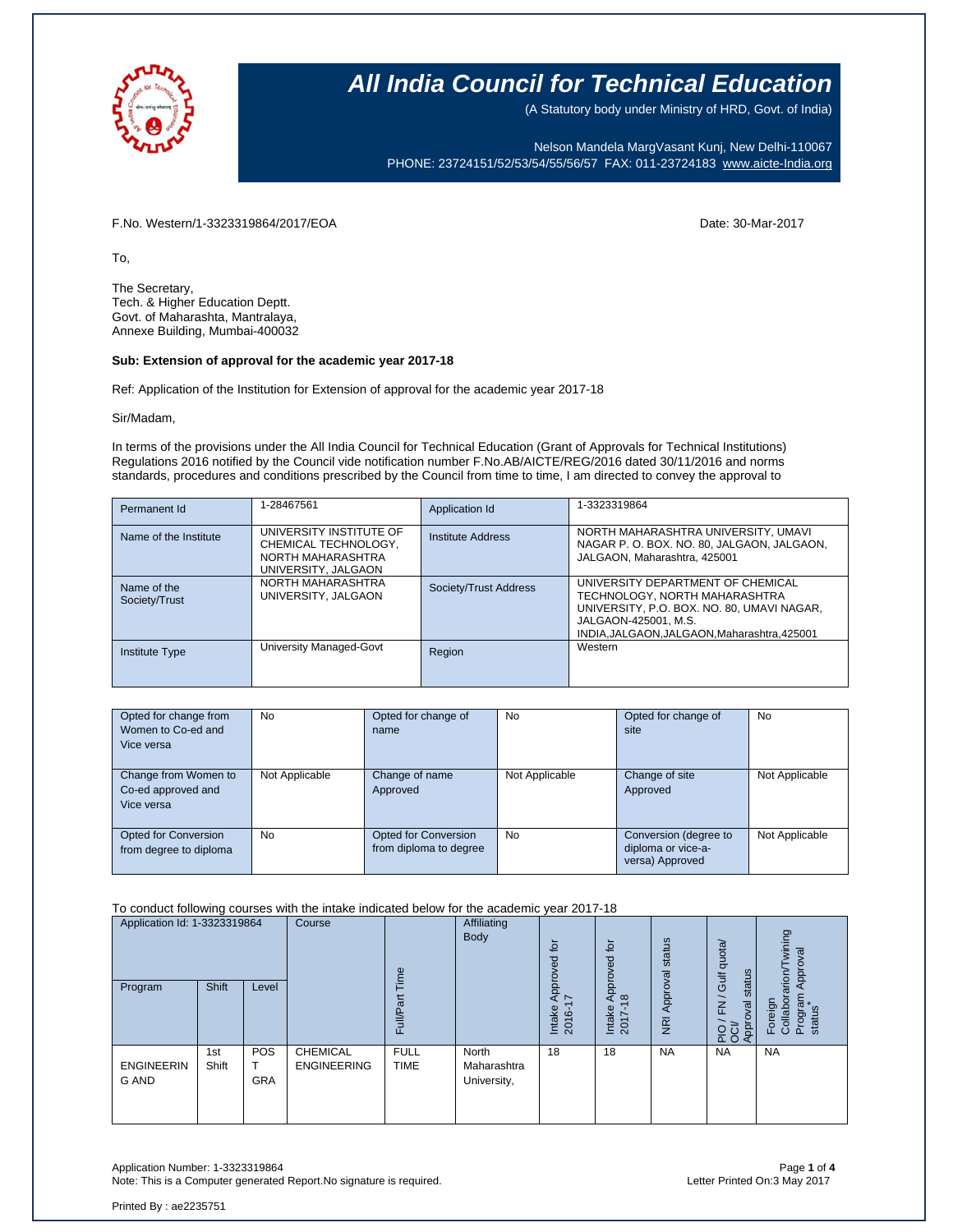

(A Statutory body under Ministry of HRD, Govt. of India)

Nelson Mandela MargVasant Kunj, New Delhi-110067 PHONE: 23724151/52/53/54/55/56/57 FAX: 011-23724183 [www.aicte-India.org](http://www.aicte-india.org/)

| <b>TECHNOLO</b><br>GY                                      |              | <b>DUA</b><br><b>TE</b>                                          |                                                                                  |                            | Jalgaon                                               |    |    |           |           |           |
|------------------------------------------------------------|--------------|------------------------------------------------------------------|----------------------------------------------------------------------------------|----------------------------|-------------------------------------------------------|----|----|-----------|-----------|-----------|
| <b>ENGINEERIN</b><br><b>G AND</b><br><b>TECHNOLO</b><br>GY | 1st<br>Shift | POS<br>T.<br><b>GRA</b><br><b>DUA</b><br><b>TE</b>               | <b>FOOD</b><br><b>TECHNOLOGY</b>                                                 | <b>FULL</b><br><b>TIME</b> | North<br>Maharashtra<br>University,<br>Jalgaon        | 18 | 18 | <b>NA</b> | <b>NA</b> | <b>NA</b> |
| <b>ENGINEERIN</b><br><b>G AND</b><br><b>TECHNOLO</b><br>GY | 1st<br>Shift | POS<br>T.<br>GRA<br><b>DUA</b><br><b>TE</b>                      | <b>NANO</b><br><b>TECHNOLOGY</b>                                                 | <b>FULL</b><br><b>TIME</b> | North<br>Maharashtra<br>University,<br>Jalgaon        | 18 | 18 | <b>NA</b> | <b>NA</b> | <b>NA</b> |
| <b>ENGINEERIN</b><br><b>G AND</b><br><b>TECHNOLO</b><br>GY | 1st<br>Shift | POS<br>T.<br><b>GRA</b><br><b>DUA</b><br><b>TE</b>               | OILS.<br><b>OLEOCHEMICA</b><br>LS AND<br><b>SURFACTANTS</b><br><b>TECHNOLOGY</b> | <b>FULL</b><br><b>TIME</b> | North<br>Maharashtra<br>University,<br>Jalgaon        | 18 | 18 | <b>NA</b> | <b>NA</b> | <b>NA</b> |
| <b>ENGINEERIN</b><br><b>G AND</b><br><b>TECHNOLO</b><br>GY | 1st<br>Shift | POS<br>T.<br><b>GRA</b><br><b>DUA</b><br><b>TE</b>               | <b>PAINT</b><br><b>TECHNOLOGY</b>                                                | <b>FULL</b><br><b>TIME</b> | North<br>Maharashtra<br>University,<br>Jalgaon        | 18 | 18 | <b>NA</b> | <b>NA</b> | <b>NA</b> |
| <b>ENGINEERIN</b><br><b>G AND</b><br><b>TECHNOLO</b><br>GY | 1st<br>Shift | POS<br>T.<br>GRA<br><b>DUA</b><br><b>TE</b>                      | PHARMACEUTI<br>CALS<br><b>CHEMISTRY</b><br><b>AND</b><br><b>TECHNOLOGY</b>       | <b>FULL</b><br><b>TIME</b> | North<br>Maharashtra<br>University,<br>Jalgaon        | 18 | 18 | <b>NA</b> | <b>NA</b> | <b>NA</b> |
| <b>ENGINEERIN</b><br><b>G AND</b><br><b>TECHNOLO</b><br>GY | 1st<br>Shift | POS<br>T.<br><b>GRA</b><br><b>DUA</b><br><b>TE</b>               | <b>POLYMER</b><br><b>TECHNOLOGY</b>                                              | <b>FULL</b><br><b>TIME</b> | North<br>Maharashtra<br>University,<br>Jalgaon        | 18 | 18 | <b>NA</b> | <b>NA</b> | <b>NA</b> |
| <b>ENGINEERIN</b><br><b>G AND</b><br><b>TECHNOLO</b><br>GY | 1st<br>Shift | <b>UND</b><br><b>ER</b><br><b>GRA</b><br><b>DUA</b><br><b>TE</b> | <b>CHEMICAL</b><br><b>ENGINEERING</b>                                            | <b>FULL</b><br><b>TIME</b> | <b>North</b><br>Maharashtra<br>University,<br>Jalgaon | 60 | 60 | <b>NA</b> | <b>NA</b> | <b>NA</b> |
| <b>ENGINEERIN</b><br>G AND<br><b>TECHNOLO</b><br>GY        | 1st<br>Shift | <b>UND</b><br>ER<br>GRA<br><b>DUA</b><br>TE                      | <b>FOOD</b><br><b>TECHNOLOGY</b>                                                 | <b>FULL</b><br><b>TIME</b> | North<br>Maharashtra<br>University,<br>Jalgaon        | 15 | 15 | <b>NA</b> | <b>NA</b> | <b>NA</b> |
| <b>ENGINEERIN</b><br>G AND<br><b>TECHNOLO</b><br>GY        | 1st<br>Shift | <b>UND</b><br>ER<br>GRA<br><b>DUA</b><br>TE                      | OIL<br><b>TECHNOLOGY</b>                                                         | <b>FULL</b><br><b>TIME</b> | North<br>Maharashtra<br>University,<br>Jalgaon        | 15 | 15 | <b>NA</b> | <b>NA</b> | <b>NA</b> |
|                                                            | 1st          | <b>UND</b>                                                       | <b>PAINT</b>                                                                     | <b>FULL</b>                | North                                                 | 15 | 15 | <b>NA</b> | <b>NA</b> | <b>NA</b> |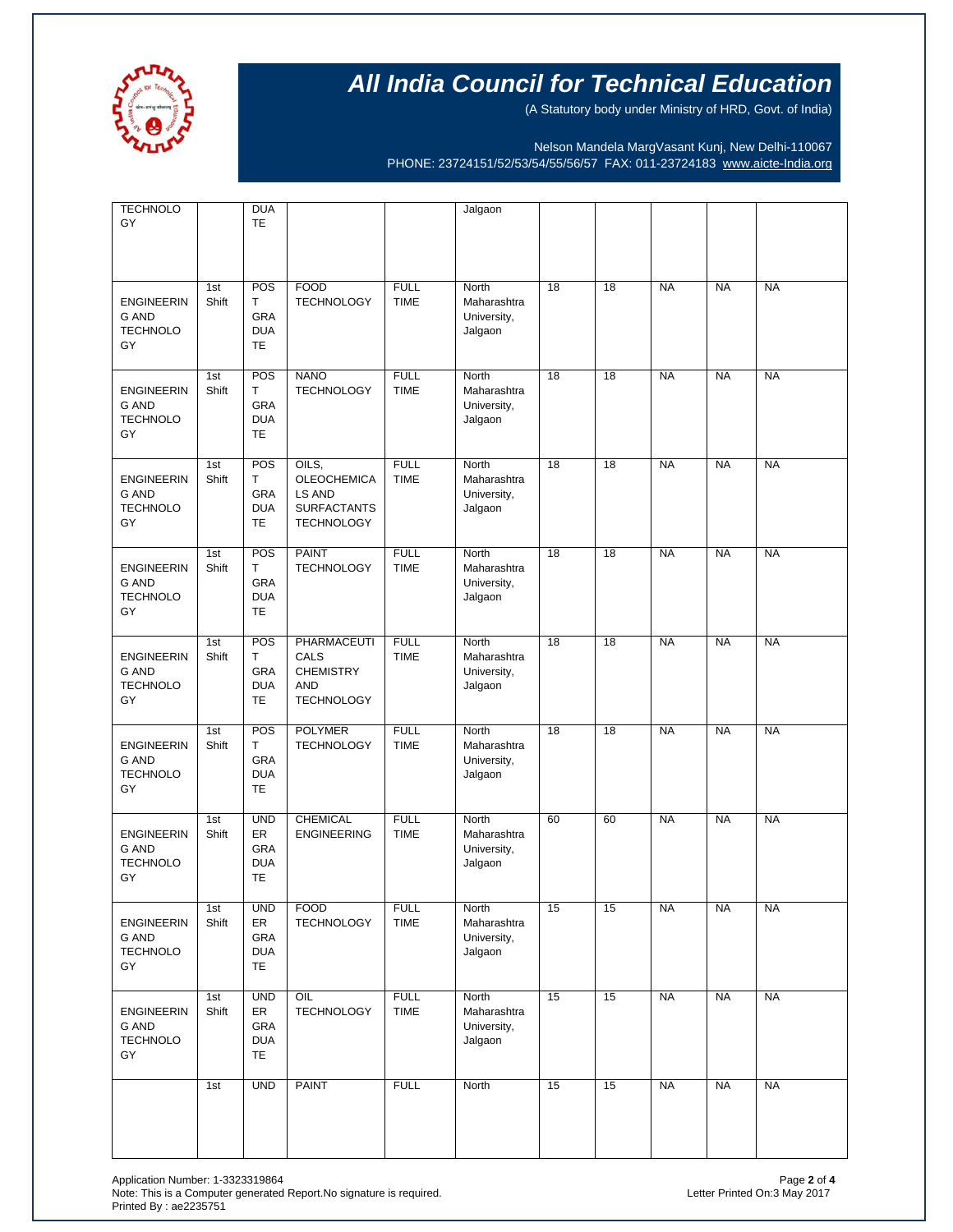

(A Statutory body under Ministry of HRD, Govt. of India)

Nelson Mandela MargVasant Kunj, New Delhi-110067 PHONE: 23724151/52/53/54/55/56/57 FAX: 011-23724183 [www.aicte-India.org](http://www.aicte-india.org/)

| <b>ENGINEERIN</b><br>G AND<br><b>TECHNOLO</b><br>GY | Shift        | <b>ER</b><br><b>GRA</b><br><b>DUA</b><br><b>TE</b>        | <b>TECHNOLOGY</b>                    | <b>TIME</b>                | Maharashtra<br>University,<br>Jalgaon          |    |    |           |           |           |
|-----------------------------------------------------|--------------|-----------------------------------------------------------|--------------------------------------|----------------------------|------------------------------------------------|----|----|-----------|-----------|-----------|
| <b>ENGINEERIN</b><br>G AND<br><b>TECHNOLO</b><br>GY | 1st<br>Shift | <b>UND</b><br><b>ER</b><br><b>GRA</b><br><b>DUA</b><br>TE | <b>PLASTICS</b><br><b>TECHNOLOGY</b> | <b>FULL</b><br><b>TIME</b> | North<br>Maharashtra<br>University,<br>Jalgaon | 15 | 15 | <b>NA</b> | <b>NA</b> | <b>NA</b> |

The above mentioned approval is subject to the condition that

UNIVERSITY INSTITUTE OF CHEMICAL TECHNOLOGY, NORTH MAHARASHTRA UNIVERSITY, JALGAON shall follow and adhere to the Regulations, guidelines and directions issued by AICTE from time to time and the undertaking / affidavit given by the institution along with the application submitted by the institution on portal.

In case of any differences in content in this Computer generated Extension of Approval Letter, the content/information as approved by the Executive Council / General Council as available on the record of AICTE shall be final and binding.

Strict compliance of Anti-Ragging Regulation:- Approval is subject to strict compliance of provisions made in AICTE Regulation notified vide F. No. 37-3/Legal/AICTE/2009 dated July 1, 2009 for Prevention and Prohibition of Ragging in Technical Institutions. In case Institution fails to take adequate steps to Prevent Ragging or fails to act in accordance with AICTE Regulation or fails to punish perpetrators or incidents of Ragging, it will be liable to take any action as defined under clause 9(4) of the said Regulation.

#### **Note: Validity of the course details may be verified at www.aicte-india.org**

 **Prof. A.P Mittal Member Secretary, AICTE**

Copy to:

- **1. The Regional Officer,** All India Council for Technical Education Industrial Assurance Building 2nd Floor, Nariman Road Mumbai - 400 020, Maharashtra
- **2. The Director Of Technical Education\*\*,** Maharashtra
- **3. The Registrar\*\*,** North Maharashtra University, Jalgaon
- **4. The Principal / Director,** UNIVERSITY INSTITUTE OF CHEMICAL TECHNOLOGY, NORTH MAHARASHTRA UNIVERSITY, JALGAON NORTH MAHARASHTRA UNIVERSITY, UMAVI NAGAR P. O. BOX. NO. 80, JALGAON, JALGAON,JALGAON, Maharashtra,425001

### **5. The Secretary / Chairman,**

NORTH MAHARASHTRA UNIVERSITY, JALGAON UNIVERSITY DEPARTMENT OF CHEMICAL TECHNOLOGY, NORTH MAHARASHTRA UNIVERSITY, P.O. BOX. NO. 80, UMAVI NAGAR, JALGAON-425001, M.S. INDIA,